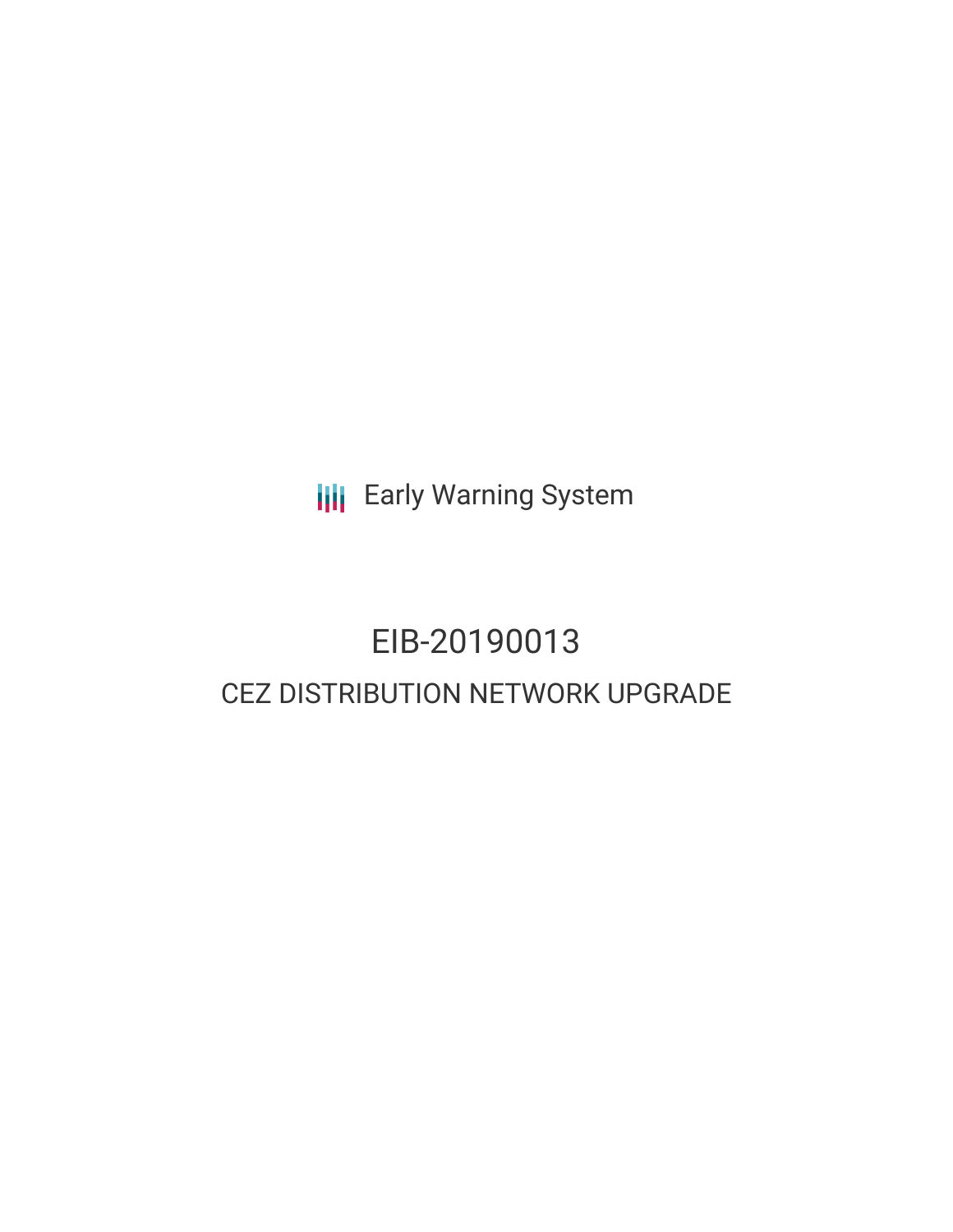

#### **Quick Facts**

| <b>Countries</b>               | Czech Republic                 |
|--------------------------------|--------------------------------|
| <b>Financial Institutions</b>  | European Investment Bank (EIB) |
| <b>Status</b>                  | Approved                       |
| <b>Bank Risk Rating</b>        | U                              |
| <b>Voting Date</b>             | 2019-12-16                     |
| <b>Borrower</b>                | <b>CEZ DISTRIBUCE AS</b>       |
| <b>Sectors</b>                 | Energy                         |
| <b>Investment Type(s)</b>      | Loan                           |
| <b>Investment Amount (USD)</b> | $$367.48$ million              |
| <b>Loan Amount (USD)</b>       | \$367.48 million               |
| <b>Project Cost (USD)</b>      | \$763.91 million               |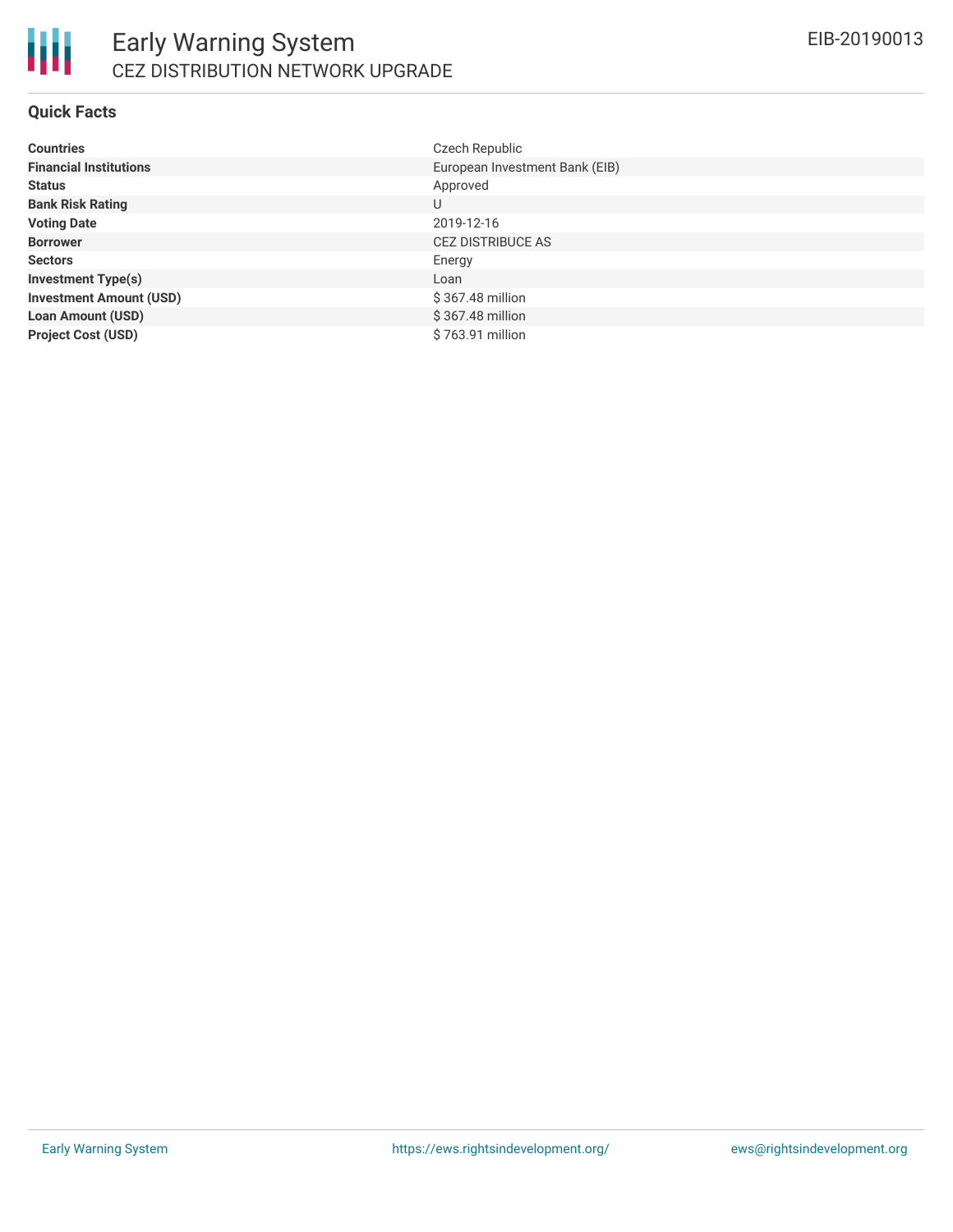



## Early Warning System CEZ DISTRIBUTION NETWORK UPGRADE

#### **Project Description**

According to EIB website, the project aims to maintain the reliability and quality of electricity supply, to cater for new system users, to connect renewable energy and to improve the overall operational efficiency of the distribution system.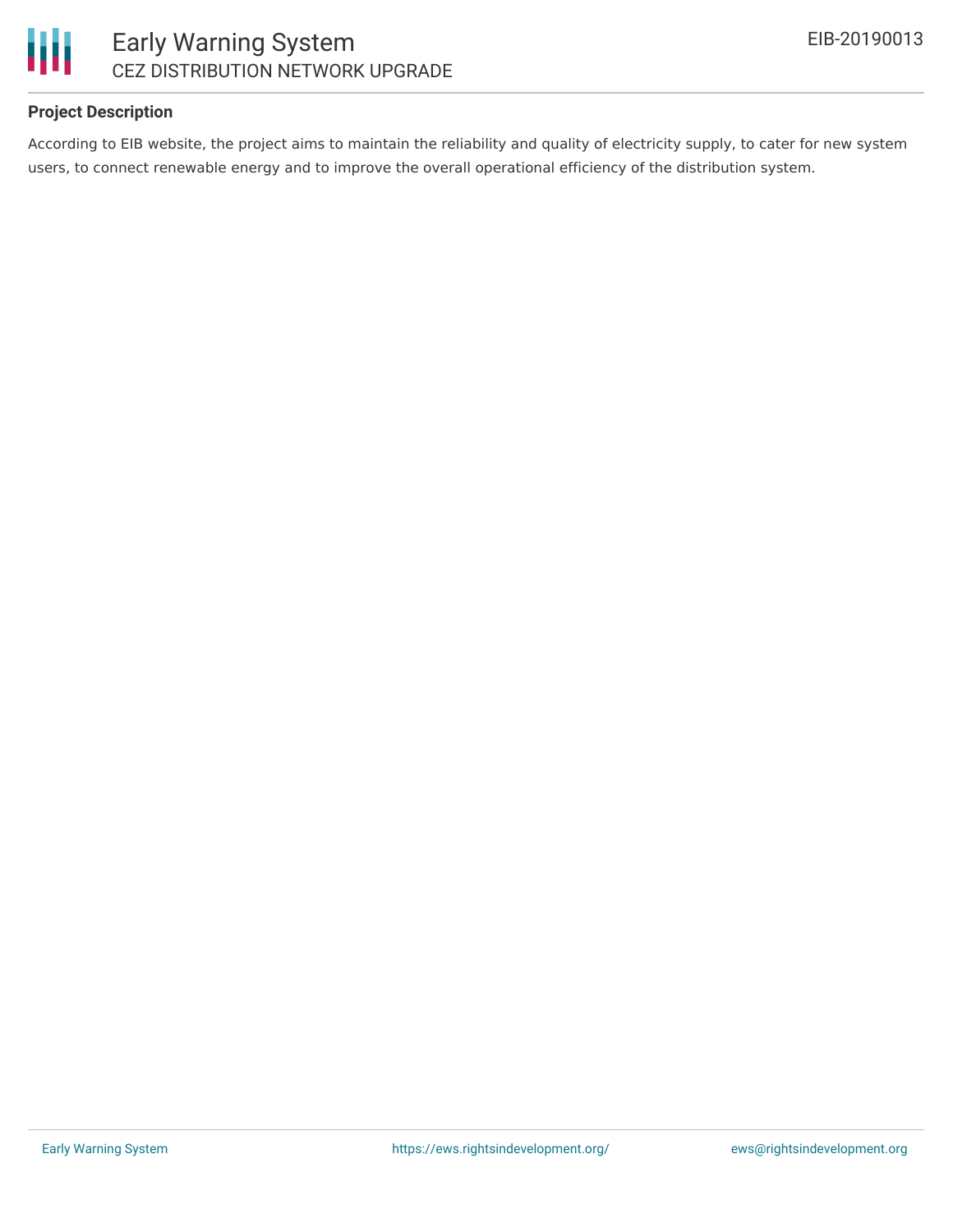## 冊 Early Warning System CEZ DISTRIBUTION NETWORK UPGRADE

#### **Investment Description**

European Investment Bank (EIB)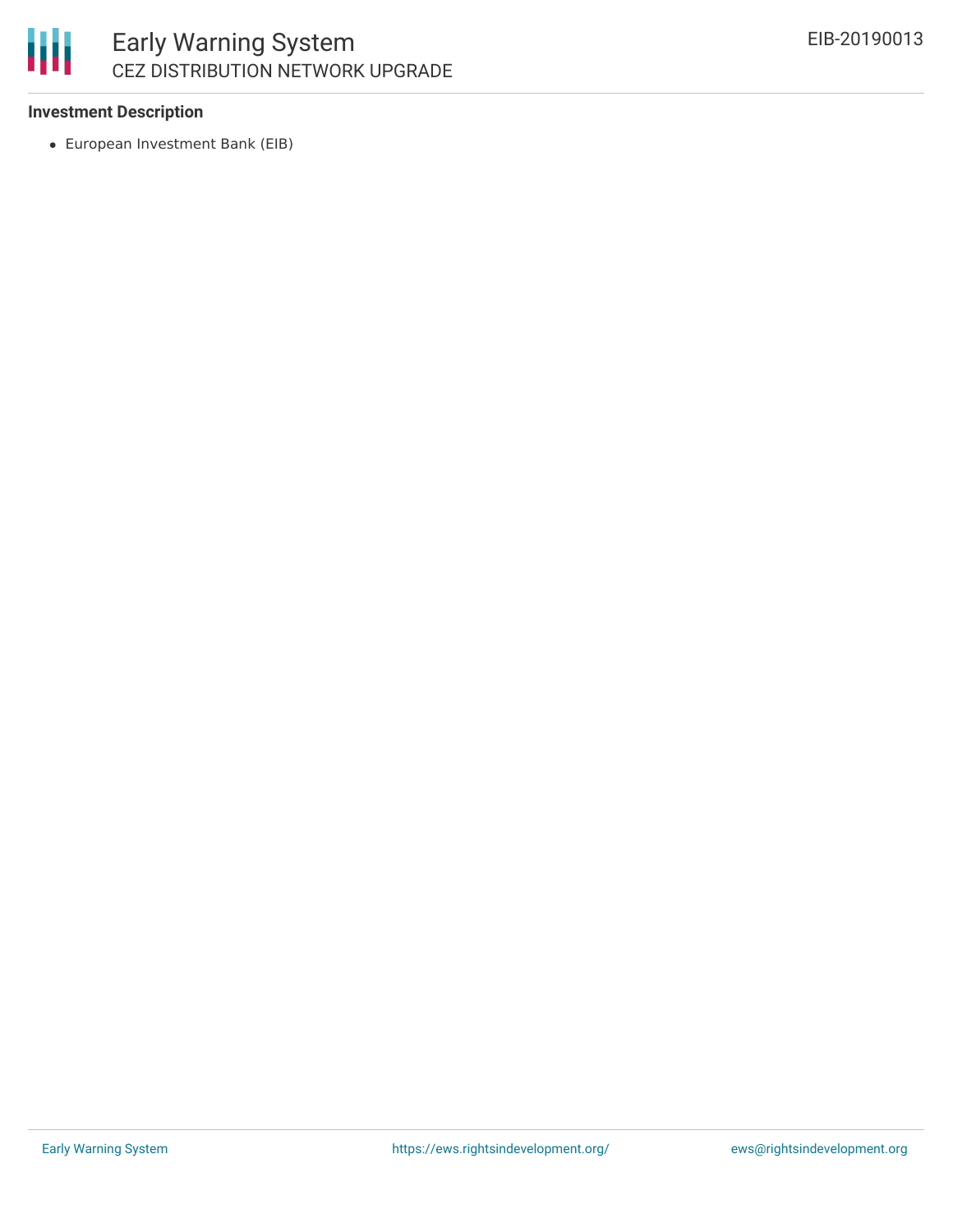## **Contact Information**

No contact information provided at the time of disclosure.

#### **ACCOUNTABILITY MECHANISM OF EIB**

The EIB Complaints Mechanism is designed to facilitate and handle complaints against the EIB by individuals, organizations or corporations affected by EIB activities. When exercising the right to lodge a complaint against the EIB, any member of the public has access to a two-tier procedure, one internal - the Complaints Mechanism Office - and one external - the European Ombudsman. A complaint can be lodged via a written communication addressed to the Secretary General of the EIB, via email to the dedicated email address complaints@eib.org, by completing the online complaint form available at the following address: http://www.eib.org/complaints/form, via fax or delivered directly to the EIB Complaints Mechanism Division, any EIB local representation office or any EIB staff. For further details, check:

http://www.eib.org/attachments/strategies/complaints\_mechanism\_policy\_en.pdf

When dissatisfied with a complaint to the EIB Complaints Mechanism, citizens can then turn towards the European Ombudsman. A memorandum of Understanding has been signed between the EIB and the European Ombudsman establishes that citizens (even outside of the EU if the Ombudsman finds their complaint justified) can turn towards the Ombudsman on issues related to 'maladministration' by the EIB. Note that before going to the Ombudsman, an attempt must be made to resolve the case by contacting the EIB. In addition, the complaint must be made within two years of the date when the facts on which your complaint is based became known to you. You can write to the Ombudsman in any of the languages of the European Union. Additional details, including filing requirements and complaint forms, are available at: http://www.ombudsman.europa.eu/atyourservice/interactiveguide.faces